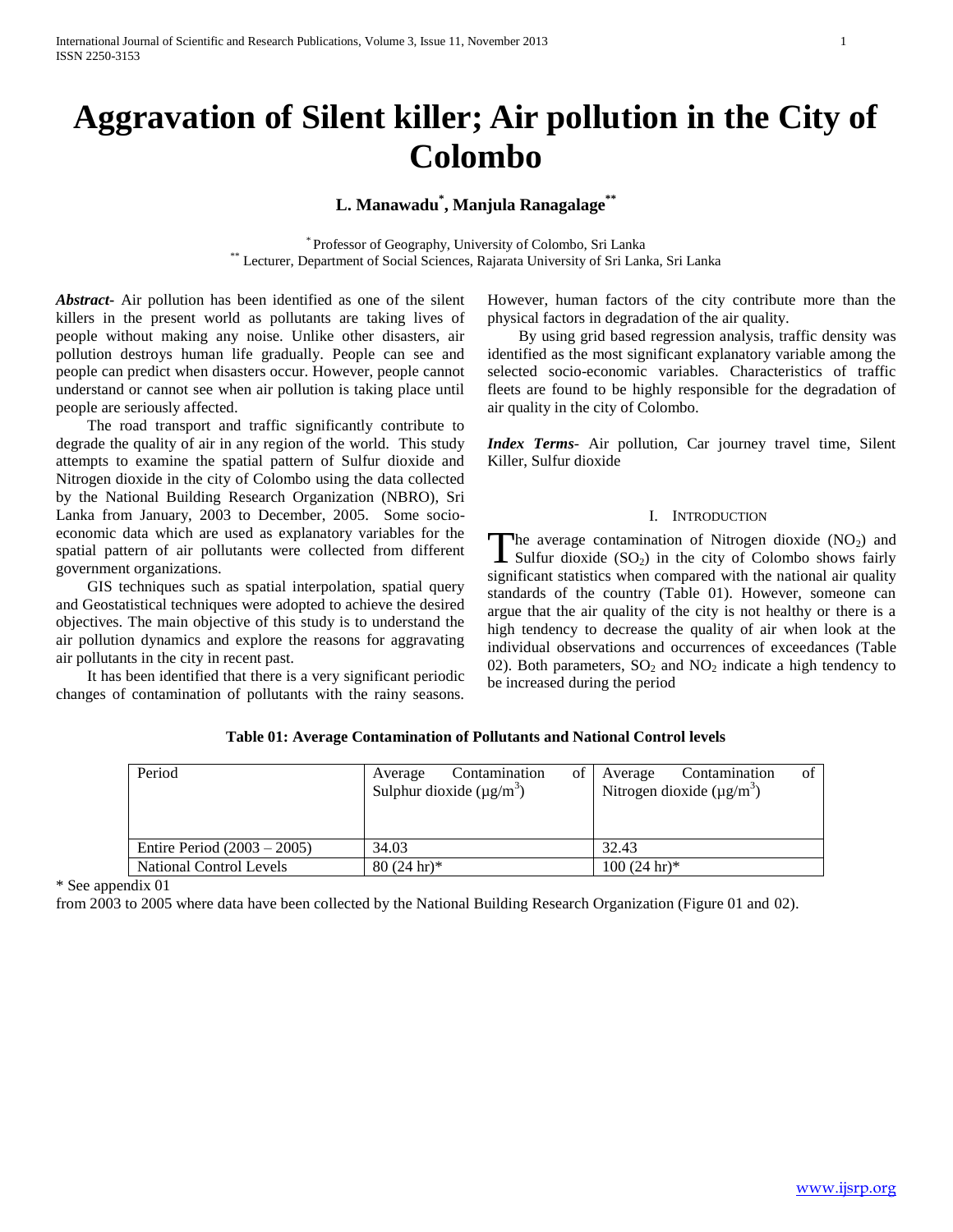

 Many recent studies have indicated some negative impacts of air quality of the city. The Central Environment Authority indicated in their official website that there is a hazardous situation of some air quality parameters such as Sulfur dioxide, Nitrogen dioxide and Particulate matter except Carbon Monoxide in year 2005.

 Except Carbon monoxide, the status of other three parameters is not favorable. Sulfur dioxide is identified as seriously unhealthy by the Central Environment Authority whilst Nitrogen dioxide and Particulate material are identified as moderately unhealthy.

Another example can be extracted from the joint report (Sustainable Transport Options for Sri Lanka, 2003) produced by



**Figure 1: Trend line for Sulfur dioxide Figure 2: Trend line for Nitrogen dioxide** 

Energy Sector Management Assistance Programme of UNDP and Word Bank. The report has highlighted the degrading quality of the air of the city. This report highlighted the number of exceedances from the National standard of  $SO<sub>2</sub>$  from 1996 to 2000. In 1996, there were only 5 exceedances and in 2000 it has increased up to 82 (Table 01). All exceedances have happened in early and the latter parts of the year. Therefore, it can be noted that there is a seasonal variation of exceedances and it is more critical in the period from November to February where the north-east monsoons are active.

|      | Jan | Feb | Mar | Apr | May | Jun | Jul | Aug | Sep | Oct | <b>Nov</b> | Dec | Total |
|------|-----|-----|-----|-----|-----|-----|-----|-----|-----|-----|------------|-----|-------|
| 1996 |     |     |     |     |     |     |     |     |     |     |            | 05  | 05    |
| 1997 |     |     |     | 03  | 02  |     |     |     |     |     |            |     | 05    |
| 1998 |     |     | 02  |     |     |     |     |     |     |     | 03         | 02  | 07    |
| 1999 | 03  |     |     |     |     |     |     |     |     |     | 01         | 01  | 05    |
| 2000 | 04  | 05  | 05  | 01  |     |     |     |     |     | 02  | 25         | 40  | 82    |

**Table 02: Number of exceedances of national standard of SO<sup>2</sup> (1996 to 2000)**

Source: Sustainable Transport Options for Sri Lanka UNDP/Word Bank – 2003

 The highest contamination of Sulphur dioxide and Nitrogen dioxide are reported at the Fort and Maradana railway stations respectively which are very close to the Central Business District of the city**.** Also these two observatories indicated very high deviations from the average contamination of air pollutants in the city. Therefore Maradana and Fort observations can be considered as highly significant outliers and the nodal points among the observations. Between these two outliers, the most

noteworthy point is that Sulphur dioxide concentration is much higher than that of the average contamination of the Nitrogen dioxide at Fort railway station, amounting to  $4.15 \mu g/m^3$  of variation (Table 03).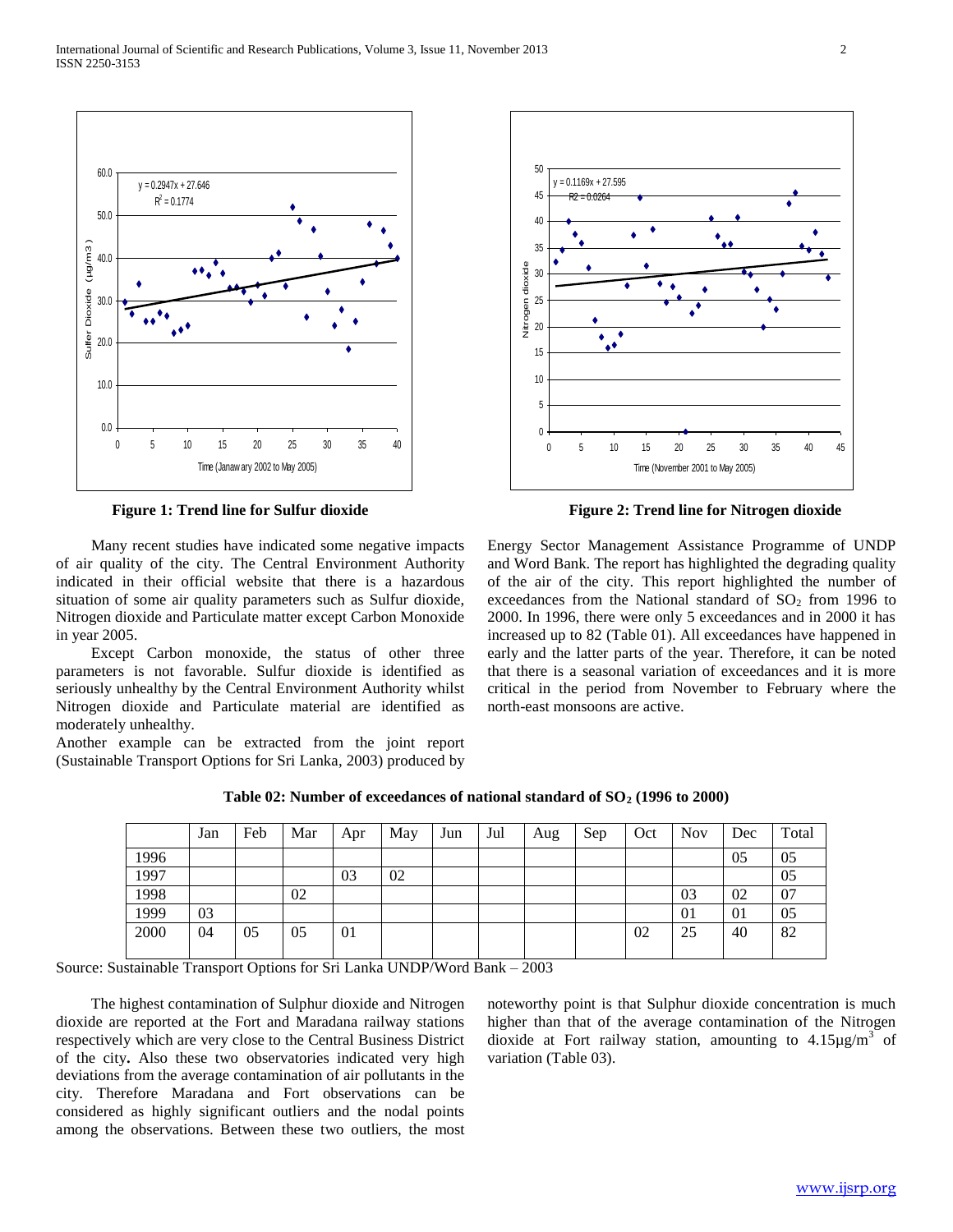| Average $NO2$ for whole<br>Average $SO_2$ for whole<br>Difference<br>period $(\mu g/m^3)$<br>period $(\mu g/m^3)$<br><b>Observation Point</b><br>(2)<br>(1)<br>(1)<br>(2)<br>Railway Station, Fort<br>50.93<br>55.08<br>4.15<br>33.39<br>2.72<br>30.67<br>Kirulapona - II<br>Thimbirigasya<br>33.90<br>2.56<br>36.46<br>24.51<br>Kirulapona - I<br>2.40<br>26.91<br>2.33<br>27.45<br>29.79<br>Met Department<br>Elli House<br>24.50<br>2.26<br>26.76<br>20.60<br>22.59<br>1.99<br>Kotte<br>37.49<br>1.49<br>Police, Borella<br>36.00<br><b>CEA</b><br>22.90<br>24.28<br>1.38<br>Gangaramaya Temple<br>29.10<br>30.31<br>1.21<br>Railway Station, Maradana<br>52.02<br>53.01<br>0.99<br>31.38<br>0.42<br>Temple, Borella<br>30.97<br>Jethawana Temple<br>34.99<br>35.35<br>0.36<br>31.82<br>31.80<br>$-0.02$<br>Kelaniya<br><b>CMC</b><br>36.05<br>35.85<br>$-0.20$ |  |  |
|--------------------------------------------------------------------------------------------------------------------------------------------------------------------------------------------------------------------------------------------------------------------------------------------------------------------------------------------------------------------------------------------------------------------------------------------------------------------------------------------------------------------------------------------------------------------------------------------------------------------------------------------------------------------------------------------------------------------------------------------------------------------------------------------------------------------------------------------------------------------|--|--|
|                                                                                                                                                                                                                                                                                                                                                                                                                                                                                                                                                                                                                                                                                                                                                                                                                                                                    |  |  |
|                                                                                                                                                                                                                                                                                                                                                                                                                                                                                                                                                                                                                                                                                                                                                                                                                                                                    |  |  |
|                                                                                                                                                                                                                                                                                                                                                                                                                                                                                                                                                                                                                                                                                                                                                                                                                                                                    |  |  |
|                                                                                                                                                                                                                                                                                                                                                                                                                                                                                                                                                                                                                                                                                                                                                                                                                                                                    |  |  |
|                                                                                                                                                                                                                                                                                                                                                                                                                                                                                                                                                                                                                                                                                                                                                                                                                                                                    |  |  |
|                                                                                                                                                                                                                                                                                                                                                                                                                                                                                                                                                                                                                                                                                                                                                                                                                                                                    |  |  |
|                                                                                                                                                                                                                                                                                                                                                                                                                                                                                                                                                                                                                                                                                                                                                                                                                                                                    |  |  |
|                                                                                                                                                                                                                                                                                                                                                                                                                                                                                                                                                                                                                                                                                                                                                                                                                                                                    |  |  |
|                                                                                                                                                                                                                                                                                                                                                                                                                                                                                                                                                                                                                                                                                                                                                                                                                                                                    |  |  |
|                                                                                                                                                                                                                                                                                                                                                                                                                                                                                                                                                                                                                                                                                                                                                                                                                                                                    |  |  |
|                                                                                                                                                                                                                                                                                                                                                                                                                                                                                                                                                                                                                                                                                                                                                                                                                                                                    |  |  |
|                                                                                                                                                                                                                                                                                                                                                                                                                                                                                                                                                                                                                                                                                                                                                                                                                                                                    |  |  |
|                                                                                                                                                                                                                                                                                                                                                                                                                                                                                                                                                                                                                                                                                                                                                                                                                                                                    |  |  |
|                                                                                                                                                                                                                                                                                                                                                                                                                                                                                                                                                                                                                                                                                                                                                                                                                                                                    |  |  |
|                                                                                                                                                                                                                                                                                                                                                                                                                                                                                                                                                                                                                                                                                                                                                                                                                                                                    |  |  |
|                                                                                                                                                                                                                                                                                                                                                                                                                                                                                                                                                                                                                                                                                                                                                                                                                                                                    |  |  |
|                                                                                                                                                                                                                                                                                                                                                                                                                                                                                                                                                                                                                                                                                                                                                                                                                                                                    |  |  |
|                                                                                                                                                                                                                                                                                                                                                                                                                                                                                                                                                                                                                                                                                                                                                                                                                                                                    |  |  |

**Table 03: Average contamination of NO<sup>2</sup> and SO<sup>2</sup> and differences by observation points**

Source: Prepared the by author, based on the data from the NBRO - 2009

 Kirulapone II, Borella Temple, Borella Police station, Thimbirigasyaya, Jethawana temple and the Colombo Municipal Council observatories depict a moderate contamination of both pollutant types, whereas observatories such as Kotte, Central Environmental Authority, Elli House, Kirulapone I, location of the Department of Meteorology and the Gangarama temple exhibit a comparatively lower contamination of Sulphur dioxide and the Nitrogen dioxide. Therefore, five distinct areas can be identified as (i) very high contamination, (ii) high contamination, (iii) moderate contamination, (iv) low contamination and (iv) very low contamination in terms of the spatial concentration of both pollutant types . The very high and high concentrated areas of both pollutants are located in the central part of the city and low concentrated areas are located in the southern and the northern parts of the city. Very low concentrated areas such as Elli house, Kirula and the location of the Meteorology department are scattered. The five regions that have been identified show a marked difference from the average concentration of air pollutants.

#### II. OBJECTIVES

 The primary objective of this study is to assess the spatial and temporal patterns of the air quality of the city of Colombo and to examine the socio-economic and physical factors influencing the degradation of air quality and their significance in the city of Colombo.

The specific objectives are:

1 Examine the spatial and temporal patterns of air quality of the city of Colombo

2 Examine the socio-economic and physical factors that influence degradation of air quality in the city of Colombo.

#### III. METHODOLOGY

 As this analysis was prepared on the basis of literature available in different sources; facts and information produced by different research, this study can be considered as an investigation with secondary sources on Air quality of the city of Colombo. Therefore data has collected from different government organizations, libraries and relevent publications.

#### IV. RESULTS AND FINDINGS

 Air pollutants come from a wide variety of sources, both mobile and stationary. Broadly those sources can be divided into two main categories: natural and man-made. On the other hand, the factors affecting the air quality in any region can be divided into two categories: contributing factors (air pollution sources); and negative factors (sinks). When considering atmospheric pollutants, it is important to identify the sources and sinks within the atmosphere. A source is a point or place from where the pollutants are released or emitted. An atmospheric sink is a place or location where the pollutants are removed from the atmosphere, either by chemical reaction or absorption into other parts of the climate system. Therefore, the factors affecting the air quality can be divided into several categories:

# **4.1 Socio-economic factors and air pollutants in the city of Colombo**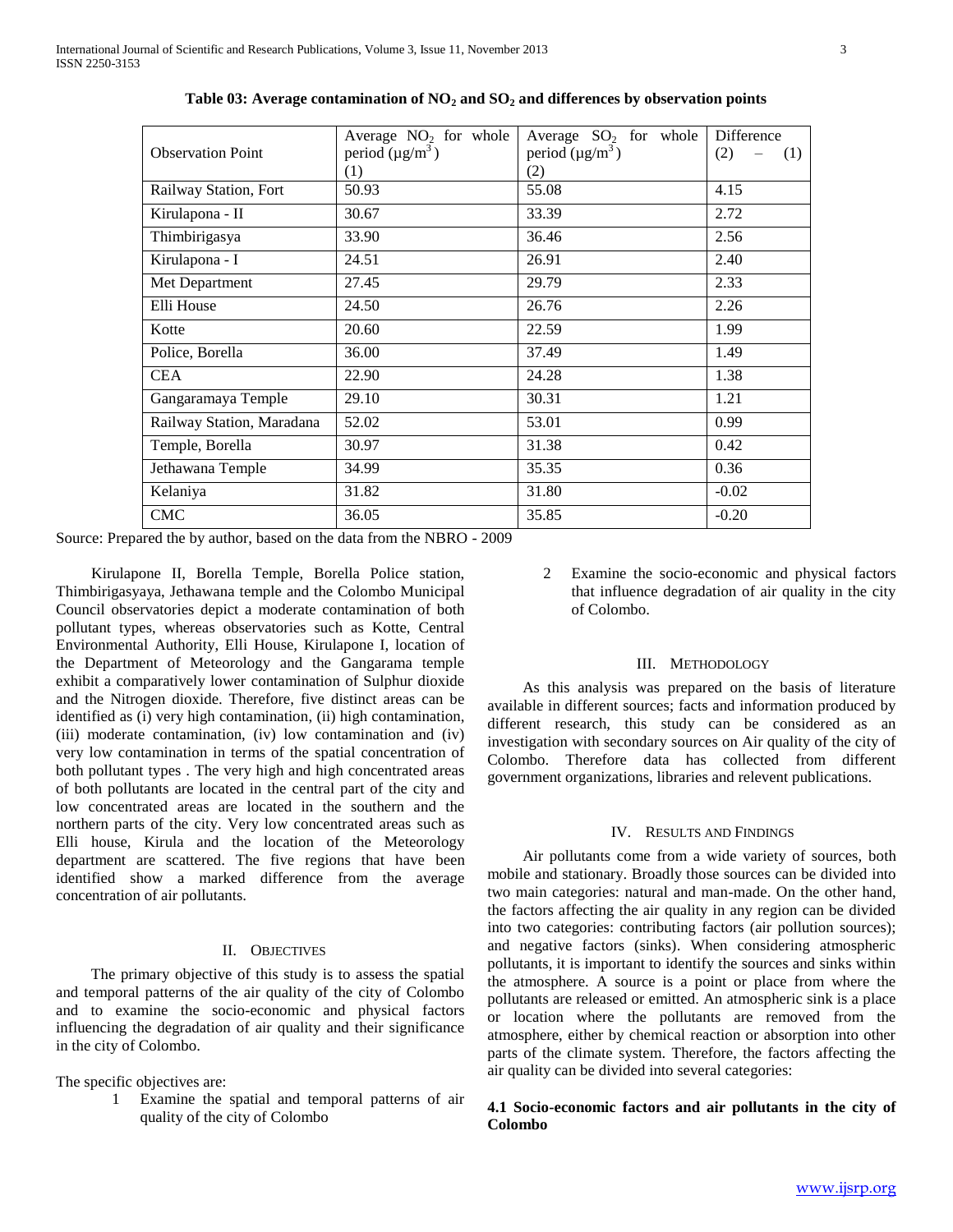Since the Industrial Revolution, atmospheric concentrations of many greenhouse gases have been increasing, primarily due to human activities. During the last fifty years, there has been an additional input to the atmosphere of halocarbons such as CFCs, as well as depleting Ozone, also act as greenhouse gases. With more greenhouse gases in the atmosphere, the natural greenhouse effect is being enhanced artificially, and this could bring about global warming.

 In this section, some of the selected man-made factors have been examined against the air quality of the city. The selected man made factors are: population density (population distribution), population density in underserved settlements, housing density, housing condition, building density, traffic density and land use and land cover. Statistical relationships between these parameters and air pollutants have been examined using different techniques available in Geographical Information Systems (GIS). Among the socio-economic parameters selected, traffic density can be considered as the highly contributing factor for degrading the air quality of the city (Table 04).

| Socio-economic parameter | Sulfur dioxide | Nitrogen |
|--------------------------|----------------|----------|
|                          |                | dioxide  |
| Population density       | 0.2422         | 0.2810   |
| Population<br>density    | 0.1413         | 0.1416   |
| (Undeserved settlements) |                |          |
| <b>Housing Density</b>   | 0.1213         | 0.1222   |
| Housing<br>Density       | 0.1657         | 0.1534   |
| (Undeserved settlements) |                |          |
| Housing condition        | 0.0348         | 0.0247   |
| Building density         | 0.1592         | 0.1865   |
| Traffic density          | 0.5218         | 0.5220   |

## **Table 04: Correlation coefficients between air pollutants and socio-economic parameters.**

#### **4.2 Traffic density and Air pollution**

 Many documents and research papers indicate that traffic density degrades the quality of air in the city of Colombo. The "Male Declaration" has given concrete evidence that the transport sector is the most important factor that emits Sulfur dioxide rather than the industrial activities, domestic activities, power plants or any other fuel related activities in the city of Colombo (Table 05).

**Table 05: SO<sup>2</sup> emissions inventory share, (Colombo) 1990 – 1997**

| Year | Industry | Domestic | Transport | Power | Fuel | $SO2$ emissions |
|------|----------|----------|-----------|-------|------|-----------------|
| 1990 | 9.92     | 16.89    | 32.53     | 34.40 | 6.26 | 26,118          |
| 1991 | 9.20     | 17.21    | 35.16     | 32.90 | 5.54 | 27,311          |
| 1992 | 8.05     | 18.71    | 36.80     | 32.05 | 4.38 | 28,029          |
| 1993 | 9.40     | 15.86    | 37.72     | 31.12 | 5.90 | 28,875          |
| 1994 | 9.84     | 15.58    | 38.48     | 30.06 | 6.05 | 29,892          |
| 1995 | 8.70     | 13.92    | 37.79     | 34.38 | 5.21 | 32,738          |
| 1996 | 8.47     | 12.03    | 42.90     | 31.31 | 5.29 | 35,944          |
| 1997 | 7.37     | 11.45    | 47.27     | 29.51 | 4.40 | 38,135          |

Source: Male Declaration, 2000

 The emission inventory of the country shows that transport sector has been consistently increasing from 1990 to 1997 whilst all other sectors show decreasing trend during this period.  $SO_2$ emissions have also increased by 50% from 1990 to 1997.

Thus, traffic density shows a very significant positive correlation with air pollutants unlike other socio-economic parameters considered in this study. This significant relationship between air pollutants and traffic density can be seen clearly in all four rainy seasons (Table 06).

#### **Table 06: Relationship between traffic density and Air pollutants by different rainy seasons**

| Rainy season                  | Nitrogen dioxide (r) | Sulfur dioxide (r) |
|-------------------------------|----------------------|--------------------|
| 1 <sup>st</sup> Inter Monsoon | 0.5133               | 0.5032             |
| South<br>west                 | 0.4790               | 0.5244             |
| Monsoon                       |                      |                    |
| $2nd$ Inter Monsoon           | 0.5163               | 0.5031             |
| North<br>East                 | 0.4820               | 0.5052             |
| Monsoon                       |                      |                    |
| Whole year                    | 0.5220               | 0.5217             |

#### **4.3 Identification of explanatory variables related to air pollution caused by traffic**

 Several causes have been identified to show the significant relationship between traffic density and air pollution in the city of Colombo. Basically, these causes can be classified into seven main streams as follows;

- 1. Increasing trend of vehicle fleet
- 2. Composition of vehicle population (Two stroke, Diesel, Petrol ratio)
- 3. Fuel consumption
- 4. Fuel quality of the country
- 5. Government policies
- 6. Vehicle inspection system
- 7. Traffic congestion
- 8. Road development pattern of the country

#### **4.3.1 Augmentation of vehicle population in Sri Lanka**

 Number of vehicles operating in the city area has increased rapidly during the post economic liberalization period which commenced in 1977. This increment can be examined in three different ways;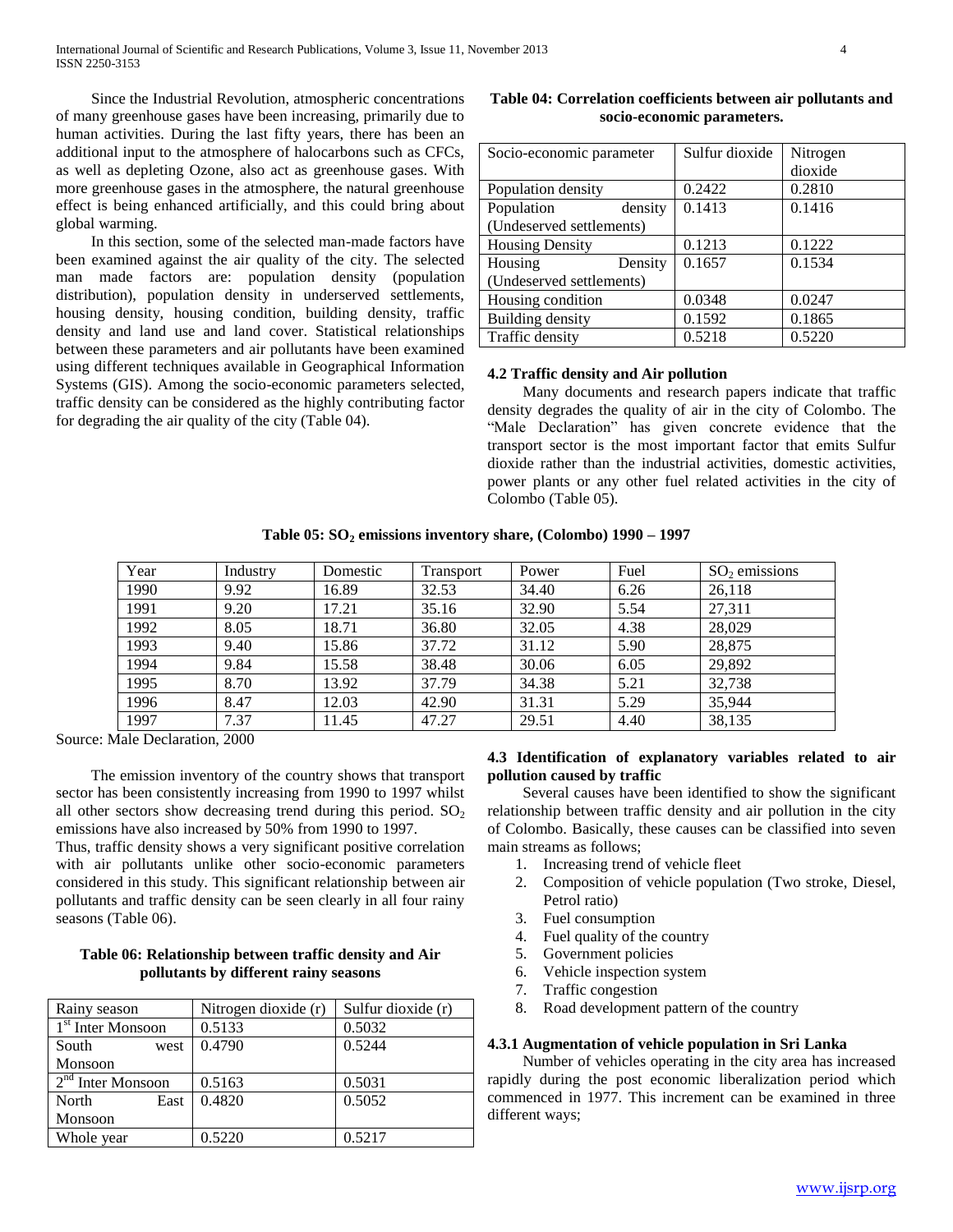- 1. Increasing trend of number of vehicles enter / operate in the city
- 2. Number of vehicles registered in Sri Lanka
- 3. Changing pattern of car journey speed

#### **4.3.1.1 Increasing trend of number of vehicles enter the city**

 According o the statistics published by the Road Development Authority (RDA) in year 2000, almost 400,000 vehicles entered the city from main entry points in an average week day (Table 07).

**Table 07: Number of vehicles entered the city of Colombo (in a week day)**

| <b>Entry Points</b> | 1985    | 1995    | 2000    |
|---------------------|---------|---------|---------|
| Negambo road        | 36,549  | 54,833  | 71,270  |
| Kandy road          | 35,175  | 52,762  | 68,591  |
| Kota road           | 19,391  | 29,086  | 37,812  |
| Avissawella         | 9,258   | 13,887  | 18,053  |
| road                |         |         |         |
| Kolonnawa road      | 10,811  | 16,216  | 21,081  |
| Nawala road         | 12,949  | 19,423  | 25,250  |
| High level road     | 25,541  | 36,811  | 47,854  |
| Dutugemunu          | 11,750  | 17,625  | 22,912  |
| road                |         |         |         |
| Galle road          | 42,183  | 63,199  | 82,159  |
| Total               | 203,607 | 303,842 | 394,982 |

Source: Road Development Authority, 2003

 The number of vehicles that enter the city has increased almost two times from 1985 to 2000. This two fold increase of the number of vehicles, is a general trend at all entry points of the city. However the entry points of from Galle road, Negambo road and Kandy road show that a significantly high number of vehicles have entered the city during week days.

 In year 2000, approximately 400,000 vehicles entered the city in a week day. In addition to this it can be assumed that additional100,000 vehicles are positioned within the city limits. Therefore it can be estimated that the total vehicle fleet operating within the city area is almost 500,000 in a week day. This is approximately 1/6 of the total active vehicle fleet in the country (In year 2000, total active vehicle fleet in the country is 3 million).

 Another estimation describes the number of vehicles entered to the city as follows.

 "Commuting population uses various forms of transportation to enter the city. According to the estimates, approximately 27,215 buses, operated both by private and public sectors, transport 958,000 passengers daily to the city. Another 560,132 use about 243,459 private vehicles. The number of commuters who use the railway is estimated to be around 165,000. Both the number of vehicles and the commuters entering the city are increasing year by year. At the same time the residential population and the ownership of vehicles within the city limits will also experience an unprecedented growth. Vehicles that enter the City from 9 entry points on working days have been estimated to be around 275,000, and this is in addition

to the contribution to the traffic floor by the use of vehicles of the residents in the city".

## **4.3.1.2 Increasing trend of number of vehicles registered in Sri Lanka**

 The registered number of motor vehicle has been increasing at around 6 per cent annually during the last two decades in Sri Lanka and over 60 per cent of all motor vehicles are registered in the Colombo Metropolitan Region (CMR).

**Figure 01: Vehicle population in Sri Lanka**



 The vehicle population in Sri Lanka has significantly increased during the post-liberalization period which commenced in 1977. Especially after the year 2001, registered number of vehicles has increased sharply. In 1981, there were only 250,000 vehicles in Sri Lanka and at the end of 2007, this number has increased over than 3 million (Figure 01). In some years the number of vehicles has increased by 50 per cent annually (Table 08).

**Table 08: Annual increase of vehicle population from 1981 to 2001**

|               | 4VV 1               |
|---------------|---------------------|
| Period        | Annual increment of |
|               | vehicle population  |
|               | (% )                |
| 1981 - 1982   | 10.09               |
| 1982 - 1983   | 12.06               |
| $1983 - 1984$ | 12.60               |
| 1984 - 1985   | 14.05               |
| $1985 - 1986$ | 12.02               |
| $1986 - 1987$ | 9.45                |
| $1987 - 1988$ | 6.30                |
| $1988 - 1989$ | 25.18               |
| $1989 - 1990$ | 19.64               |
| 1990 - 1991   | 7.49                |
| $1991 - 1992$ | 13.99               |
| $1992 - 1993$ | 7.15                |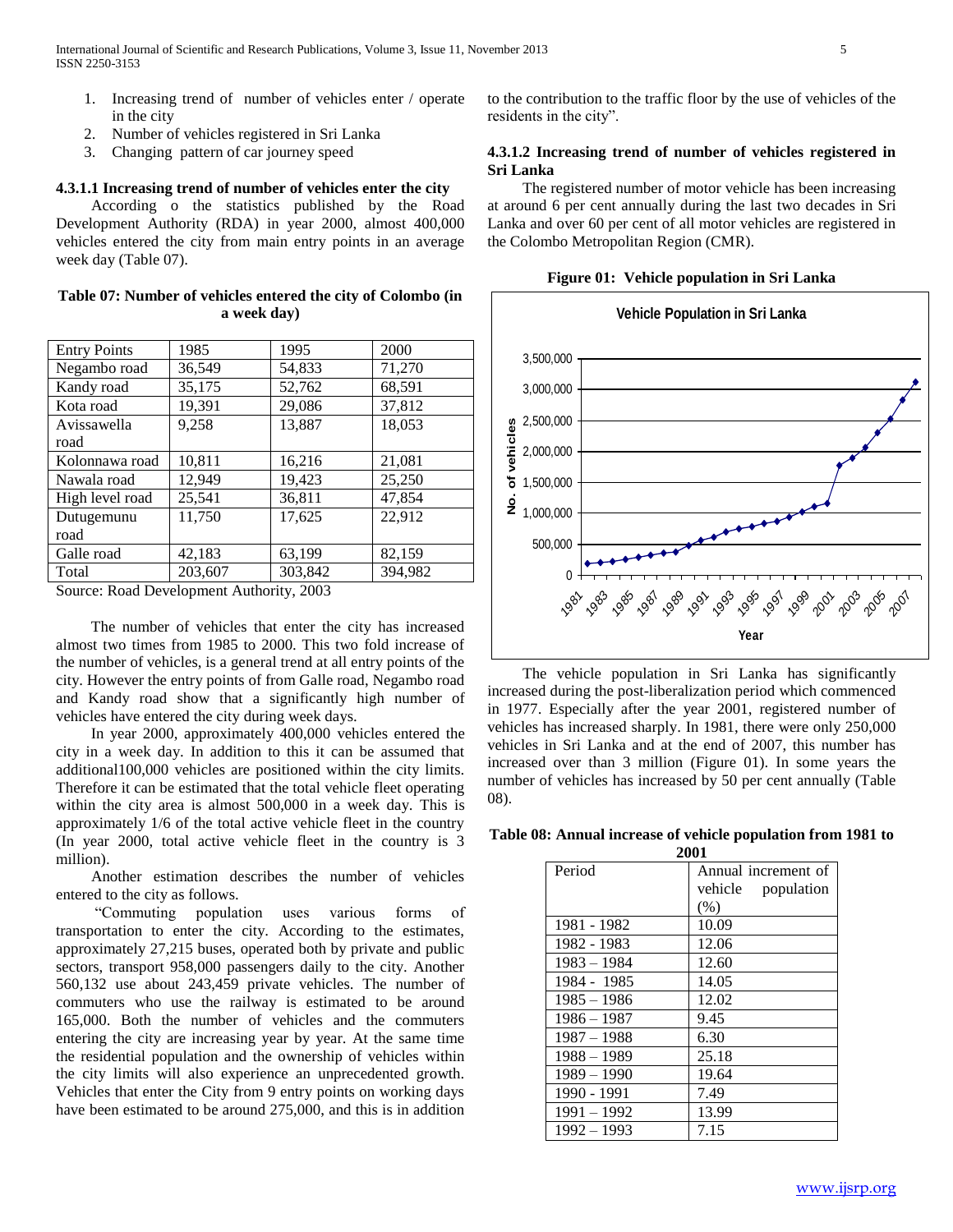| $1993 - 1994$ | 5.31  |
|---------------|-------|
| 1994 – 1995   | 5.27  |
| $1995 - 1996$ | 4.59  |
| $1996 - 1997$ | 7.55  |
| $1997 - 1998$ | 8.63  |
| $1998 - 1999$ | 9.24  |
| $1999 - 2000$ | 4.91  |
| $2000 - 2001$ | 52.24 |
| $2001 - 2002$ | 6.37  |
| $2002 - 2003$ | 9.59  |
| $2003 - 2004$ | 10.79 |
| $2004 - 2005$ | 10.00 |
| $2005 - 2006$ | 11.89 |
| $2006 - 2007$ | 10.53 |
| Average       | 11.82 |

Source: Prepared by the Author, 2008

 Annually vehicle population of the country has increased by over 10 per cent from 1981 to 2006. However, there are some extreme cases during 1988 – 1989, 1989 – 1990 and 2000 – 2001. Due to the duty concession given in year 2000, large number of vehicles entered the local market during 2000-2001. Furthermore, this increasing trend of vehicle fleet in Sri Lanka describes by Jayaweera (2000) as follows:

 "In 2000, the total active vehicle fleet in Sri Lanka was estimated to be 1.165 million, almost twice its size in 1991. In 2004, this further increased to 1.5 million. It is estimated that 60% of this fleet operate in the Colombo Metropolitan Region (Jayaweera, 2000).

 In addition to the number, the average age of the vehicle fleet in Sri Lanka is another important factor pertaining to the air quality of the country. Average age of the active vehicle fleet is 6.2 years, which is relatively higher compared to international standards (Jayaweera, 2000).

#### **4.3.1 3 Changing pattern of car journey speed**

 The changing pattern of car journey speed is a good indicator of the traffic congestion of any area. Car speed has been reduced drastically in the city of Colombo. The survey carried out by the Transport Studies Planning Center, Ministry of Transport in 2001 shows the decreasing trend of car journey speed of the 7 entry points of the city (Table 09). Galle road and High-level road indicate the highest decreasing trend of car journey speed. In 1997, car journey speed in the Galle road was 28 km per hour and in 2001 it has been reduced up to 8km per hour by 4 times. The situation in the high-level road is worse than the Galle road. In 1997 car journey speed in the high-level road was 32 km per hour and in 2001 it has been reduced up to 6 km per hour.

**Table 09: Car journey time survey results (as average speeds, km/hour) Inward direction, morning peak**

| Road and junction                                               | 1997 | 1999            | 2001 |
|-----------------------------------------------------------------|------|-----------------|------|
| Colombo-Galle (MalibanJunction to Dickman Road)                 | 28   | 18              | Ō    |
| Colombo – Ratnapura (Maharagama to Kirulap)                     | 32   | 16              | n    |
| Colombo - Kandy (Kadawatha to Orugodawatte)                     | 23   | 22              |      |
| Colombo - Puttalam (Mahabage to Kelani Bridge)                  | 18   | 16              |      |
| Jayawardanapura-Kollupitiya Battaramulla to Senanayake Junction | 23   | 17              |      |
| Colombo-Horana (Papiliyana to Vilasitha Nivasa Junc)            | 27   | $\overline{17}$ |      |
| Wellampitiya - Kaduwela (Abatale to Wellampitiya)               | 28   | 18              |      |

Source: Transport Studies Planning Centre, Ministry of Transport, 2001

 The reduction of car journey speed caused to burn fuel unnecessarily. For an instance, distance from Moratuwa to Colombo is 16 km. Assuming a car needs one liter of fuel to travel to Colombo in 1997, at present 4 liters of fuel are required to travel the same distance from Moratuwa to Colombo with low car journey speed. It appears 3 liters of extra fuel burn by each car approximately running from Moratuwa to Colombo. This simple arithmetic helps to estimate the total wastage of fuel due to the traffic congestion of the city of Colombo.

#### **4.3.2 Composition of vehicle population**

 In the view of air pollution, the composition of vehicle fleet of the country can be examined in different angles.

 When considered the composition of vehicle population in Sri Lanka, motor cycles are very prominent followed by motor tricycles, motor cars and lorries. The gap between the number of motor cycles and the other vehicles are always high throughout the whole period and tending to increase further more (Figure 02 and 03).



**Figure 02: Vehicle population in Sri Lanka from 2001 to 2007**

**Source: Motor Registrar Department, Sri Lanka, 2008**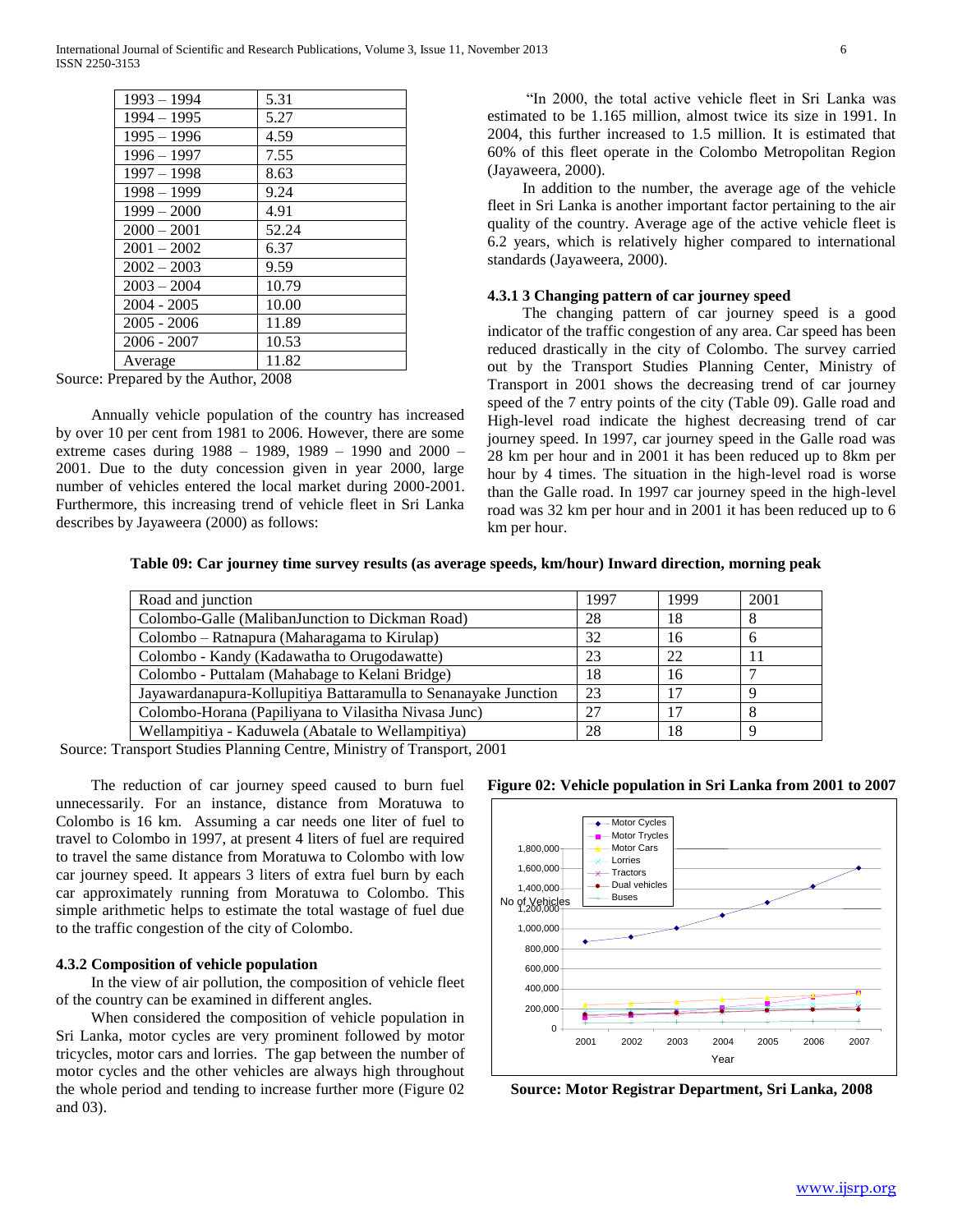

**Figure 03: Vehicle population (New registration from 2001 to 2007)**

**Source: Motor Registrar Department, Sri Lanka, 2008**

 This composition of vehicle population is one of the critical factors that cause air pollutants in Sri Lanka. Motor cycles and tricycles belong to the two stroke category. They generate more pollution when compare with four stroke vehicles due to the mechanical structure.

 The share of petrol vehicles has remained high compared with diesel vehicles. This is mainly due to the high growth of motorcycle imports during the two decades commencing from 1980. For example, the relative share of motorcycles in the total vehicle number increased from 41 per cent in 1989 to 52 per cent in 1995. In the category of petrol vehicles, the relative share of motorcycles increased from 18 per cent in 1970 to 23 per cent in 1978 and from 61 per cent to 73 per cent in 1989 to 1996. This deserves special attention because of the high emission rates

associated with motorcycles. Literature shows that motorcycles contribute 50% more hydrocarbons per kilometer than passenger cars and an almost equal amount of particulate matter as buses and Lorries (Walsh, 1992).

 "Combustion cycle for reciprocating Internal Combustion engines may be accomplished in either four strokes or two strokes. Two stroke engines have the advantage of higher power to weight ratio compared to four-stroke engines when both operate at the same speed. However, combustion can be better controlled in a four-stroke engine and excess air is not needed to purge the cylinder. Therefore four-stroke engines tend to be more efficient, and typically emit less pollutants than two-stroke engines (AirMAC, 2004).

## **4.3.3 Fuel consumption**

 Annual consumption of vehicle diesel has grown much faster than petrol consumption. The average annual growth of petrol and diesel consumption between 1986 and 1996 is 4.4 per cent and 6.6 per cent respectively. In 1997, the total consumption of leaded and unleaded petrol stood at 200,000 and 25,000 t, respectively, whereas the total diesel consumption was 1,100,000 t. Of this, locally manufactured de-sulphurised diesel accounted for about 500,000 t and direct imports for the remaining 600,000 t.

 The diesel to petrol consumption ratio has changed significantly from 1.5 in 1970 to 4.8 in 1996. The rise can be attributed mainly to the high increase in diesel vehicles and high consumption rates of vehicle diesel. The joint effect of these factors has led to grater increase in vehicle emissions from diesel vehicles especially in the city of Colombo.

 Diesel engines are substantially more fuel efficient than equivalent petrol engines. However, emission of some pollutants, especially those affecting urban air quality tends to be higher from diesel than petrol vehicles (Faiz, 1996).

|  |      | Table 10: Percentage distribution of Vehicle types (Excluding Motorcycles) in Sri Lanka (1970 – 2005) |      |      |  |
|--|------|-------------------------------------------------------------------------------------------------------|------|------|--|
|  | 1970 | 1978                                                                                                  | 1989 | 1996 |  |

|                                   | 1970 | 1978        | 1989 | 1996 |
|-----------------------------------|------|-------------|------|------|
| Petrol                            | 64.5 | rn.<br>J4.0 | 45.5 | 40.2 |
| Diesel                            | 35.5 | 47.4        | 54.5 | 59.8 |
| $\cdot$ $\cdot$ $\alpha$ $\alpha$ |      |             |      |      |

Source: Chandrasiri, S (2006)

 "The per capita petrol consumption has increased from 12.7 liters to 15.9 liters and that of diesel from 28.7 liters to 54.7 liters from 1991 to 2000. This shows that per capita diesel consumption has increased by 91% but per capita petrol consumption has increased only by 25%, indicating a sharp change in fleet mix. The major changes are the rapid increases of three wheelers (as well as two wheelers) and the small diesel vehicles (due to pricing policy of diesel vs petrol and vehicle importation policies). These trends have aggravated the air pollution problems in the urban sector (AirMAC, 2004).

 "Regarding the diesel fuel, the situation is remarkably different. The Sri Lankan market is clearly biased towards diesel fuel consumption and the market has more and more evolved in this direction over the last ten years, as shown by the petrol to diesel consumption ratios of table 11.

# **Table 11: Petrol to diesel ratio**

| $\mathbf{v}$<br>Year | 1990                 | $QQ^2$    | $ qq\rangle$  | 1993 | 994                   | 1995                          | 1996                    | $199^{-}$ | 1998          | 1999 | 2000   |
|----------------------|----------------------|-----------|---------------|------|-----------------------|-------------------------------|-------------------------|-----------|---------------|------|--------|
| Ratio                | $\sim$ $\sim$<br>ບ.ບ | 20<br>V.Z | $\sim$<br>V.Z | 0.26 | $\sim$ $\sim$<br>∪.∠J | $2^{\prime}$<br>$\sim$<br>∪.∠ | $\sim$<br>$\sim$<br>◡.∠ | 1 C       | $\sim$<br>1 Q | v.i  | $\sim$ |

Source: AirMAC, 2004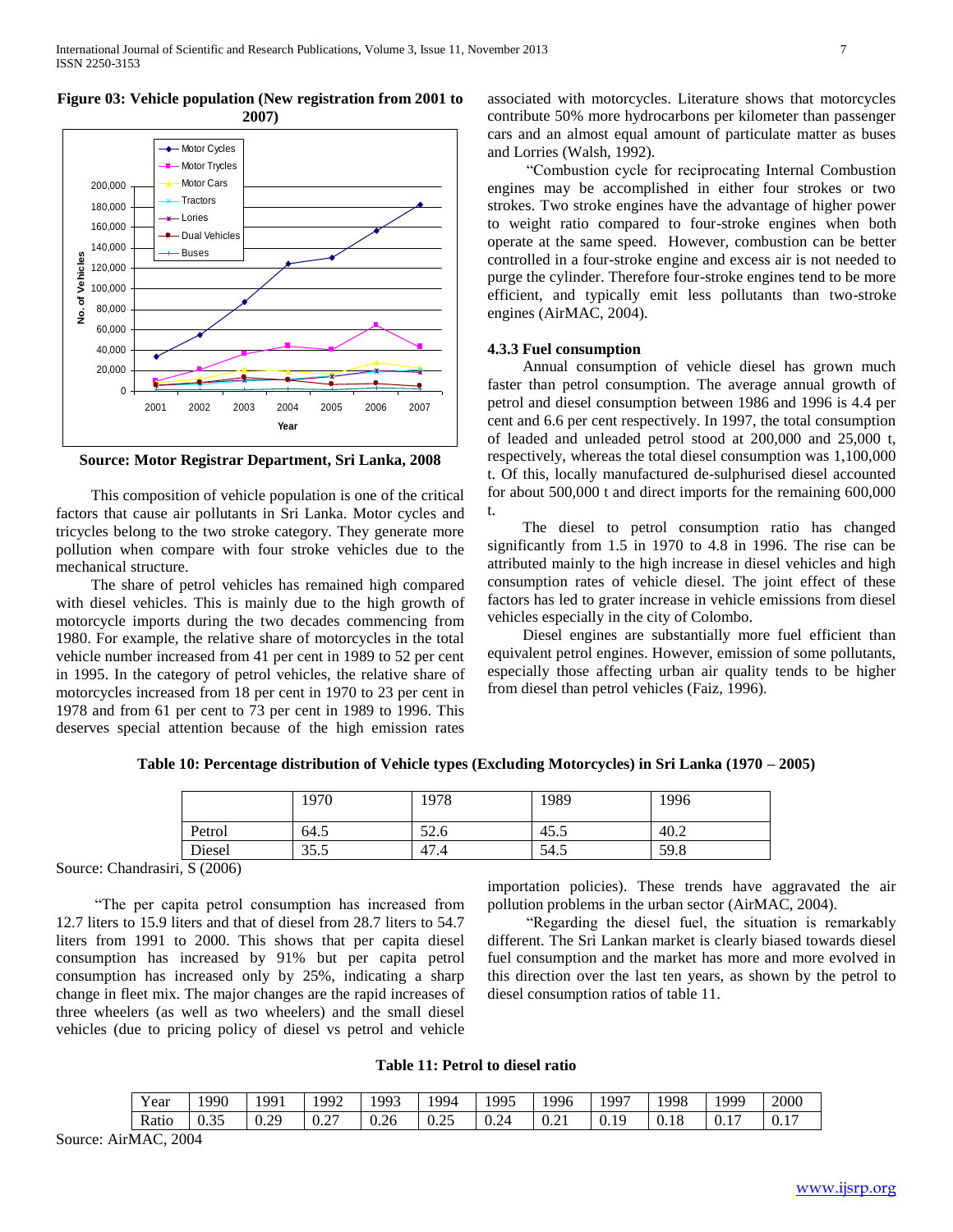#### **4.3.4 Fuel quality of the country**

 Fuel quality is one of the most important factors affecting vehicles emission in Colombo. The Ceylon Petroleum Corporation (CPC), the sole supplier of vehicle fuel in Sri Lanka, imports 65 per cent of super diesel and 100 per cent of unleaded petrol. In addition, 35 per cent of normal diesel and 100 per cent of leaded petrol sold in the market are produced by CPC using import crude oil. However, the Sulphur content of the fuel available in Sri Lanka is relatively high when compared with countries in the region (Table 12). The Sulphur contain in the fuel in Sri Lanka is more than twice in the other countries in the region.

**Table 12: Sulfur content in Diesel fuel (Percentages by weight)**

| Country       | 1998 | 1999 | 2000 | 2001 | Future        |
|---------------|------|------|------|------|---------------|
|               |      |      |      |      | Plans         |
| <b>Brunei</b> | 0.25 | 0.25 | 0.25 | 0.25 |               |
| Cambodia      |      |      |      |      |               |
| Indonesia     | 0.5  | 0.5  | 0.5  |      |               |
| Laos          |      |      |      |      |               |
| Malaysia      | 0.5  | 0.5  | 0.3  |      |               |
| Myanmar       | 0.5  | 0.5  | 0.5  |      |               |
| Philippines   | 0.5  | 0.5  | 0.5  | 0.2  |               |
| Singapore     | 0.3  | 0.05 | 0.05 | 0.05 |               |
| Thailand      | 0.25 | 0.05 | 0.05 | 0.07 |               |
| Vietnam       | 0.5  | 0.5  | 0.5  |      |               |
| India         |      |      |      |      |               |
| Bangladesh    |      |      |      |      |               |
| China         |      |      |      | 0.2  | 0.2           |
|               |      |      |      | 1.0  | (2002)        |
| Pakistan      |      |      |      | 1.0  | 0.5           |
|               |      |      |      |      | (2002)        |
| Sri Lanka     | 1.1  | 1.1  | 1.1  | 1.1  | $0.5^{\circ}$ |
|               |      |      |      |      | (2002)        |

Source: Male Declaration

 The import of diesel fuel increased by about 25 per cent over the period 1991-1995 while from 1995 to 1996 the increase has been a phenomenal 60 per cent. This is particularly due to the operation of new diesel power plants. Sri Lankan produced diesel has a higher concentration of Sulphur compared to other countries in the region. Nearly 99 per cent of vehicles use leaded gasoline which has the potential of causing health problems in the city (Male declaration).

#### **4.3 5 Government Policies**

 The government policies which are favorable to increase the contamination of air pollutants in the city of Colombo can be classified into two main sections namely; Pricing policies and other government policies.

 The high growth of diesel-powered vehicles and the high rate of auto-diesel consumption were clearly noticeable throughout the 1990s. This was attributed to the auto-fuel pricing policy (on petrol and diesel) and fiscal policy on vehicle imports. A distinctive feature of auto-fuel (petrol and diesel) pricing in Sri Lanka is the significant price differential between petrol and

diesel. In fact, in the 1990s, Sri Lanka was the only country which maintained the highest disparity between petrol and diesel prices. The discriminatory pricing policies adopted by successive governments over the past four decades have been highly favorable towards diesel users. Similarly, the fiscal policy on vehicle imports has also been discriminatory against certain categories of vehicles. Furthermore, the road user charge applicable to different categories of vehicles do not fully capture environment damage cost. These distortions have led to high growth of diesel-powered vehicles which use low quality diesel (i.e., 0.8 per cent of Sulphur). One of the major environmental problems associated with this development is the deterioration of ambient air quality.

| Table 13: Retail selling prices in Petroleum products (Price |
|--------------------------------------------------------------|
| in Rupees per liter)                                         |

|                                                           | 1998  | 1999  | 2000  | 2001  | 2002  | 2003  | 2004  | 2005  |
|-----------------------------------------------------------|-------|-------|-------|-------|-------|-------|-------|-------|
| Super<br>Petrol                                           | 50.00 | 50.00 | 50.00 | 50.00 | 49.00 | 53.00 | 70.00 | 80.00 |
| Auto<br>Diesel                                            | 13.20 | 13.20 | 24.50 | 26.50 | 30.00 | 32.00 | 44.00 | 50.00 |
| Super<br>Diesel                                           | 18.50 | 18.50 | 29.80 | 31.80 | 35.30 | 37.30 | 49.30 | 55.30 |
| Ratio                                                     | 3.79  | 3.70  | 2.04  | 1.89  | 1.63  | 1.66  | 1.59  | 1.60  |
| Source: Annual Report, Ceylon Petroleum Corporation, 2005 |       |       |       |       |       |       |       |       |

 Always there is a very high disparity in prices of the main fuel types in Sri Lanka. However there is a positive trend in decreasing the price gap between petrol and diesel which is positively contributed to reduce the air pollution in the country.

**Table 14 : Sulfure Emissions kt/y**

| Year |                                                                                                       | Diesel    | Engines |
|------|-------------------------------------------------------------------------------------------------------|-----------|---------|
|      |                                                                                                       | Emissions |         |
| 1990 |                                                                                                       | 23.1      |         |
| 1995 |                                                                                                       | 31.4      |         |
| 2000 |                                                                                                       | 40.6      |         |
| 2005 |                                                                                                       | 52.0      |         |
| 2010 |                                                                                                       | 63.6      |         |
| 2015 |                                                                                                       | 79.3      |         |
|      | $C_{\text{source}}$ , A $\mathbf{A}$ $\mathbf{A}$ $\mathbf{A}$ $\mathbf{A}$ $\mathbf{A}$ $\mathbf{A}$ |           |         |

Source: AirMac, 2004

 The emissions of Sulphates are growing proportionately to the growth of the diesel vehicles fleet (AirMac, 2004).

#### **4.3.6. Vehicle inspection system**

 The National Environmental Act (NEA) of 1980 as amended in 1988 prohibits any discharge of pollutants into the environment. Sections 23J and K prohibit emission of pollutants into the atmosphere. The National Environmental (Protection and quality) Regulations of 1990 prohibits the discharge of wastes into the environment. Discharge standards have been prescribed by the CEA for liquid wastes and the Sri Lanka Standards Institution (SLSI) has prescribed emission standards for Sulphuric acid plants. The CEA in December 1994 gazetted national ambient air quality standards for Sri Lanka. These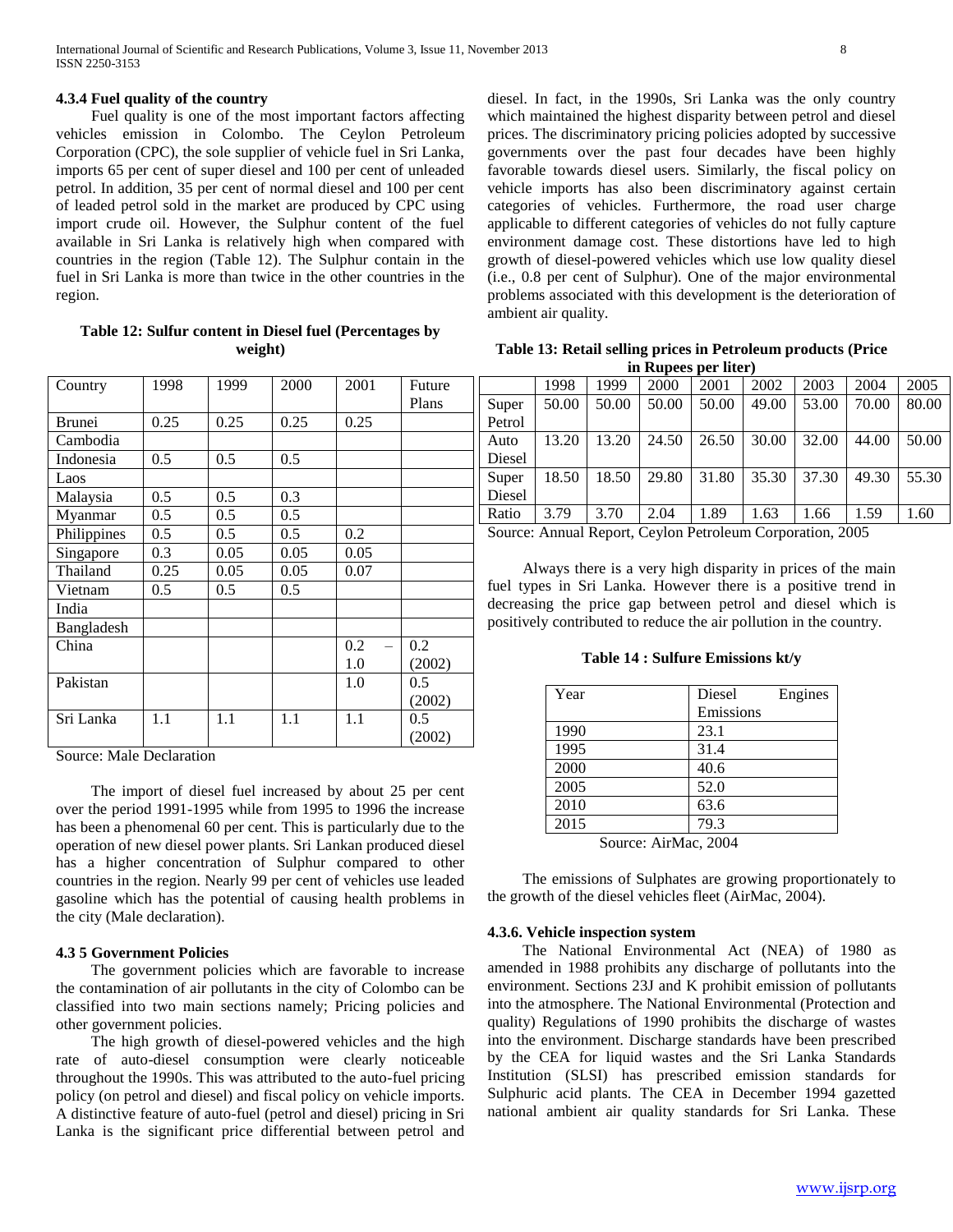regulations do not however address vehicular air pollution (Male declaration).

 Though the NEA gives the CEA the mandate to regulate and control air pollution, enforcement has been rather slow due to the lack of specific mission standards and reliable data. While the Motor Traffic Act considered visible emission an offence, it is not rigorously enforced (Male declaration).

 Diesel consumption has substantially increased in both in absolute and relative terms in the last decade. There are sound technical reasons that justify diesel-powered lorries and buses. The share of diesel cars with respect to the total number of cars has remained constant at roughly 10%. Temporary increases seem to be mainly due to concessionary import licenses. The main source of increase in diesel consumption has been the increases in both the share and the vehicle kilometers traveled (KVT) of vans, pickups and dual-purpose vehicles. The reasons behind this trend seem to be the following:

- 1. The final price of diesel has never been much more than half the final price of petrel until 2004.
- 2. A dual-purpose vehicle is a moderately close substitute for a car, depending on the price difference. The price of a diesel dual-purpose vehicle can be lower than the price of a car. The reason for this price difference is threefold;
- I. Imported cars cannot be older than three years, whereas imported vans cannot be older than five years. The import price net of taxes is therefore lower for vans, if anything, because they are older. The national base to compute import and excise duties is therefore lower.
- II. The excise duty rate is approximately 111% of the import price for diesel cars and 57% for diesel dual-purpose vehicles.
- III. The custom duty and the surcharge as percentage of customs duty rates are the same for both vehicle types. The cumulative effort of (II) and (III) results in that the average fuel tax paid on imported diesel cars is 146% of the import price net of taxes whereas the average fuel tax paid on imported diesel dual-purpose vehicles is 92% of the import price net of taxes.
	- 3. The annual license fee is the same for both diesel cars and dual-purpose vehicles.
	- 4. The registration charges are higher for diesel cars than for dual-purpose vehicles.

(AirMac, 2004)

 …..and the import regime then favors diesel vans over petrol cars. The problem of pollution is therefore one of vehicle maintenance, possibly of fuel quality and the encouragement offered by the import regime towards older and more polluting vehicles AirMAC, 2004.

#### **4.3.7 Traffic congestion**

 Traffic congestion is one of the prominent factors which attributed to aggravate the contamination of pollutants in the urban areas. The main reason for heavy traffic congestion of the city of Colombo is, although the traffic on the roads has increased a very high speed, the automobile and railway network dating back to the colonial days has remained almost unchanged except for marginal improvements.

 The present transport crisis / impasse / breakdown in the Greater Colombo Area could be quite clearly seen in the traffic congestion along almost of all the major trunk roads leading to Colombo; Galle road congestion starts from Kalutara-Panadura, is intensified after Rathmalana, and leads to vehicles inching their way after Dehiwala. High level road congestion starts from Homagama-Kottawa area, is intensified after Maharagama and leads to vehicles inching their way after Nugegoda. Negombo-Katunayake road congestion starts from Ja-Ela- Kandana area and leads to vehicles inching their way their way after Wattala. Kandy-Colombo road congestion starts from Yakkalamulla – Kadawatha area makes another procession towards Colombo from Kiribathgoda. Hanwella low lying road congestion starts from Habarakada-Athurugiriya area and leads to vehicles inching their way after Malabe-Koswatta.

 This traffic congestion starts from 6 a.m. almost on all the roads with fleets of school vehicles and continues until about 10 p.m. with returning evening workers with intermittent brief respites. In a congested hour it takes nearly two hours to reach Colombo from Panadura whereas train takes only 45 minutes.

 The current traffic problem in the Colombo Metropolitan Region (CMR) emerged wasting thousands of productive manhours on roads as well as generating more and more pollutants and burning thousands of barrels of fuel unnecessarily.

 This high traffic congestion and generating of high pollutants clearly described the order given by the Supreme Court of Sri Lanka. The attorney General was instructed to prepare a new action plan in consultation with several government organizations to reduce air pollution and traffic congestion from 2010.

#### **4.3.8 Road Development pattern of the city**

 The city of Colombo attracts about 1.5 Million floating population on any working day and with the addition of the resident population in the city, the total population in the city increases to more than 2 Million during the daytime. It is estimated that about 50% of the commuting population arrives in the city for employment or to engage in commercial activities and or to attend educational institutions. The rest comes to the city for various other purposes.

 Traffic problem has been aggravated by the concentration of all forms of economic, commercial and administrative functions in the city. Furthermore, Colombo is the largest city in the country and, therefore, it attracts people because of its commercial and political significance and it offers better facilities in health, education, etc. than any other city in the country. The combination of all these aspects results in a greater attraction of the city for people from the rest of the country thus aggravating the transport problem in the city of Colombo. Transport problem that currently experienced by the city of Colombo is reflected in the increasing traffic congestion. A few years ago, the traffic congestion was largely limited to the CBD, but now it has spread to the entire core area lasting sometimes most of the peak period. The number of vehicles in the city is not the only factor that contributes to congestion. Shortage of parking areas, inadequate facilities for pedestrians, parking of heavy vehicles on busy highways during normal working hours and poor public transport facilities are also equally significant contributors to the congestion problem. As a consequence the